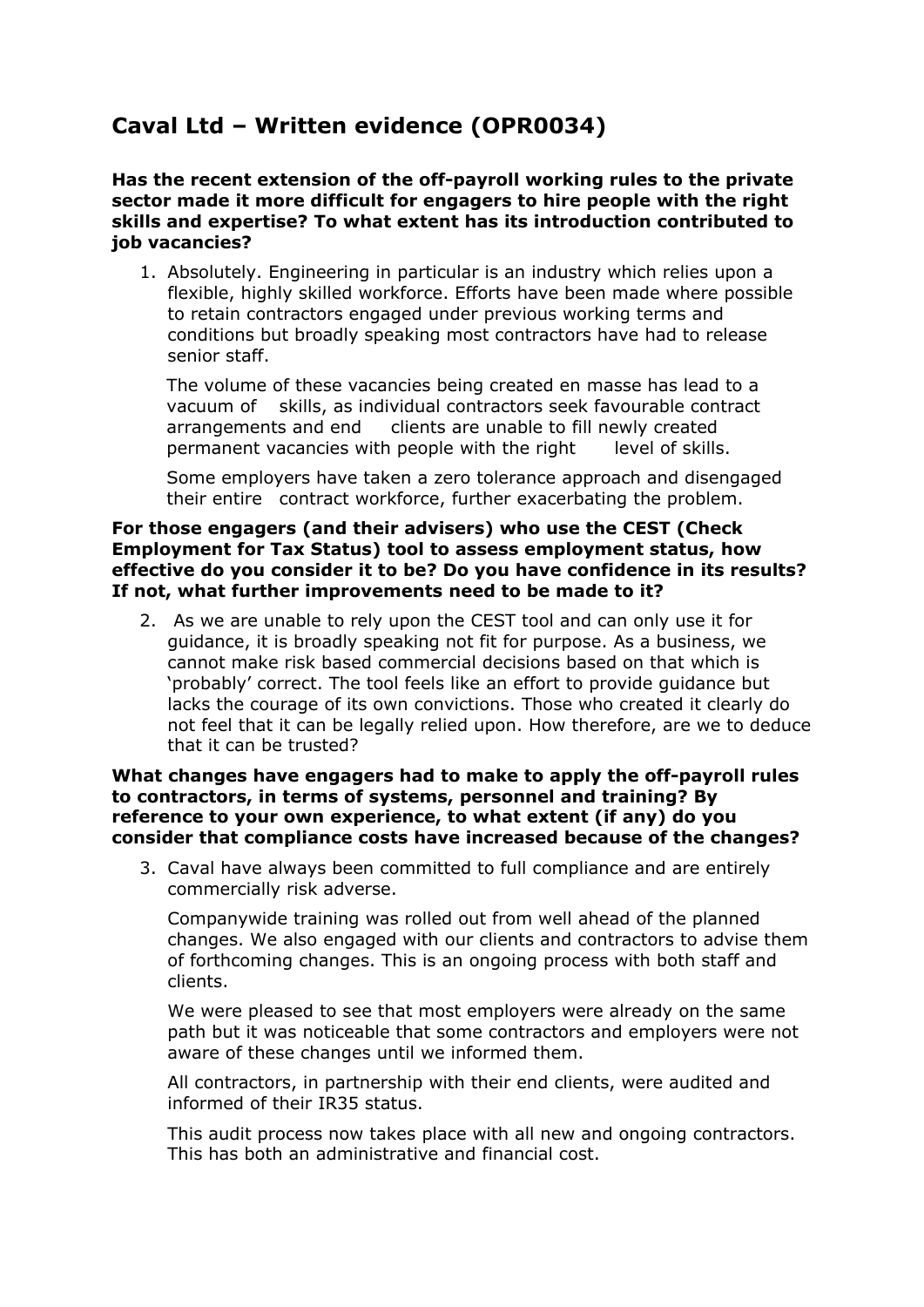It should be noted that as a business we have invested time into setting up for the IR35 changes twice, as we had to be completely ready for the roll out in 2020, up until the very last minute volte-face by the Chancellor.

## **How well has HMRC supported engagers, contractors, and their advisers with the implementation of the new rules and is any further or different type of assistance needed?**

4. HMRC have made information available to us and to our contacts within the industry. With the ineffectiveness of the CEST tool, we have largely been left to draw our own conclusions and to fend for ourselves.

## **To what extent has the introduction of the new rules generated disputes between engagers and contractors concerning the status of contractors** *vis à vis* **the rules and how successfully or otherwise have these been resolved?**

5. We are not aware of any legal disputes that have arisen from the changes in legislation. However, the changes have been broadly contentious and have on multiple occasions resulted in the termination of contracts that up to that point had been stable, ongoing and beneficial to all parties.

## **What behavioural effects have resulted from the introduction of the new rules in the private sector in terms of the arrangements adopted in hiring contractors?**

6. Clients have often attempted to adopt a 'permanent employment only' approach to recruitment, usually instigated from a senior place within a business and away from the day to day engineering needs of projects. This has lead to a surplus of vacancies and project delays as roles remain unfilled that could previously have been filled at short notice by a flexible contractor workforce.

## **The Government is proposing a new employment body with powers to enforce employment rights, including for those engaged by agencies and umbrella companies. How effective do you think such a body will be in ensuring workers, particularly the lower paid, are treated fairly?**

7. It is difficult to answer this question without seeing the reach, scope and powers of said organisation. We would expect this body to work in partnership with unions and would of course offer our full cooperation to any such entity.

#### **How successful will the draft Finance Bill proposals for earlier publication of information about promoters and avoidance schemes be in protecting individuals from being drawn into such schemes?**

8. Early notice of any changes is welcome. We also require certainty; last minute changes result in unnecessary costs and lost administrative time.

I have endeavoured to keep our responses concise, but I would be only too happy to expand upon any given point or points as you wish.

We would like to place on record that we hope this is the beginning of the rollback of these changes. It is our position that they have been harmful to the construction industry as a whole, damaging individuals, business and also the general public with cost overruns and damage to the public purse far